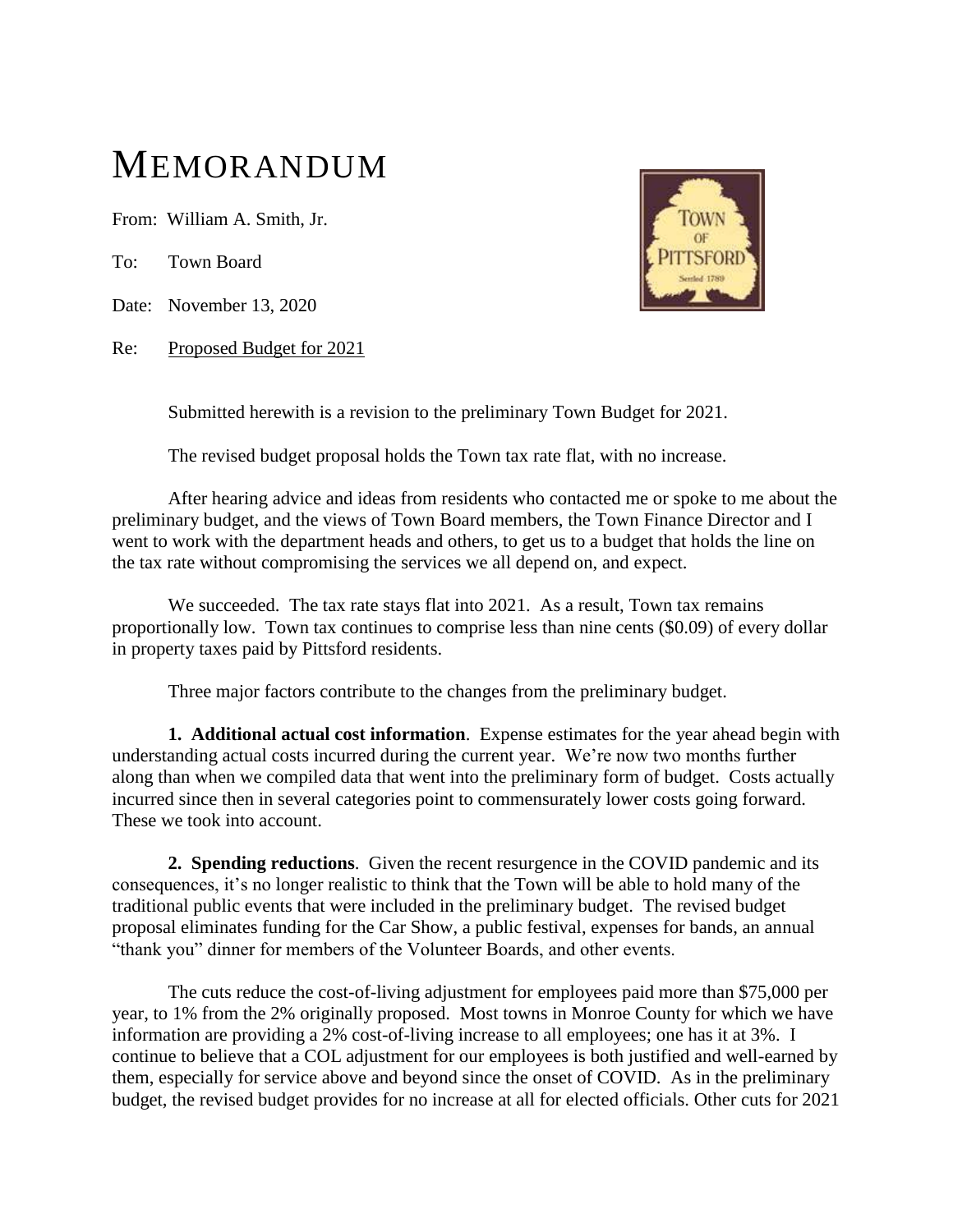include replacing furniture in the library. Some maintenance items and equipment acquisitions have been deferred as well.

**3. Use of Fund Balance.** Because of its careful management of Town finances over not just years but decades, Pittsford has adequate reserves, in keeping with the State Comptroller's guidelines, to help us through economic downturns such as we're experiencing as a consequence of the pandemic. The budget now proposed will fund our stepped-up neighborhood street and road repaving effort from the Highway Capital Reserve Fund, rather than from contemporaneous revenues to be taken in during the year. Of course, this reduces funds available in that reserve for future road projects. Yet, unprecedented circumstances call for more aggressive measures and we can add back to the highway fund over time. Beyond that the current budget proposal uses an additional \$79,330 to close the gap and keep the tax rate flat.

As a family would do with its savings account, we turn to these funds with care. This is definitely a time when we can be glad we have them to use. The revised budget proposal makes somewhat more aggressive use of fund reserves than originally proposed, to keep the tax rate flat. Yet it retains our municipal "savings account" at a reasonable level, to protect tax stability and protect taxpayers going forward.

There is one item where the revised budget increases funding as compared to the preliminary proposal. The recent resurgence in the pandemic means that Pittsford Youth Services will see at least as great an increase in demand for its services for youth and families as it saw in the early days of COVID this past spring. Therefore I have increased funding to PYS from the preliminary budget. This year the Town funded PYS to the extent of \$57,671. The revised budget proposes funding at \$61,000, in excess of PYS's request and an increase of 5.8% year-to-year.

Changes from the preliminary budget proposal are detailed in the attached summary sheet.

## **Major Factors Affecting Budgeting for 2021**

In 2020 the Town's revenues have declined severely because of the COVID-19 pandemic. It will continue to have a similar effect in 2021. Moreover, it presents us with many sheer unknowns.

The points below illustrate the shocks to the budget in 2020, in terms of decreases in expected revenues due to the pandemic:

| Sales Tax                          | $-13%$  | $-$ \$223,211 |
|------------------------------------|---------|---------------|
| State Local Street Program (CHIPS) | $-20%$  | \$48,374      |
| State Aid to Municipalities (AIM)  | $-20%$  | \$21,616      |
| <b>Recreation Fees</b>             | $-173%$ | $-$ \$240,249 |
| <b>Library Fees</b>                | $-66%$  | \$29,993      |
| <b>Interest Revenue</b>            | $-31\%$ | \$69,000      |
| <b>Total Revenue Losses 2020</b>   |         | $-$ \$632,443 |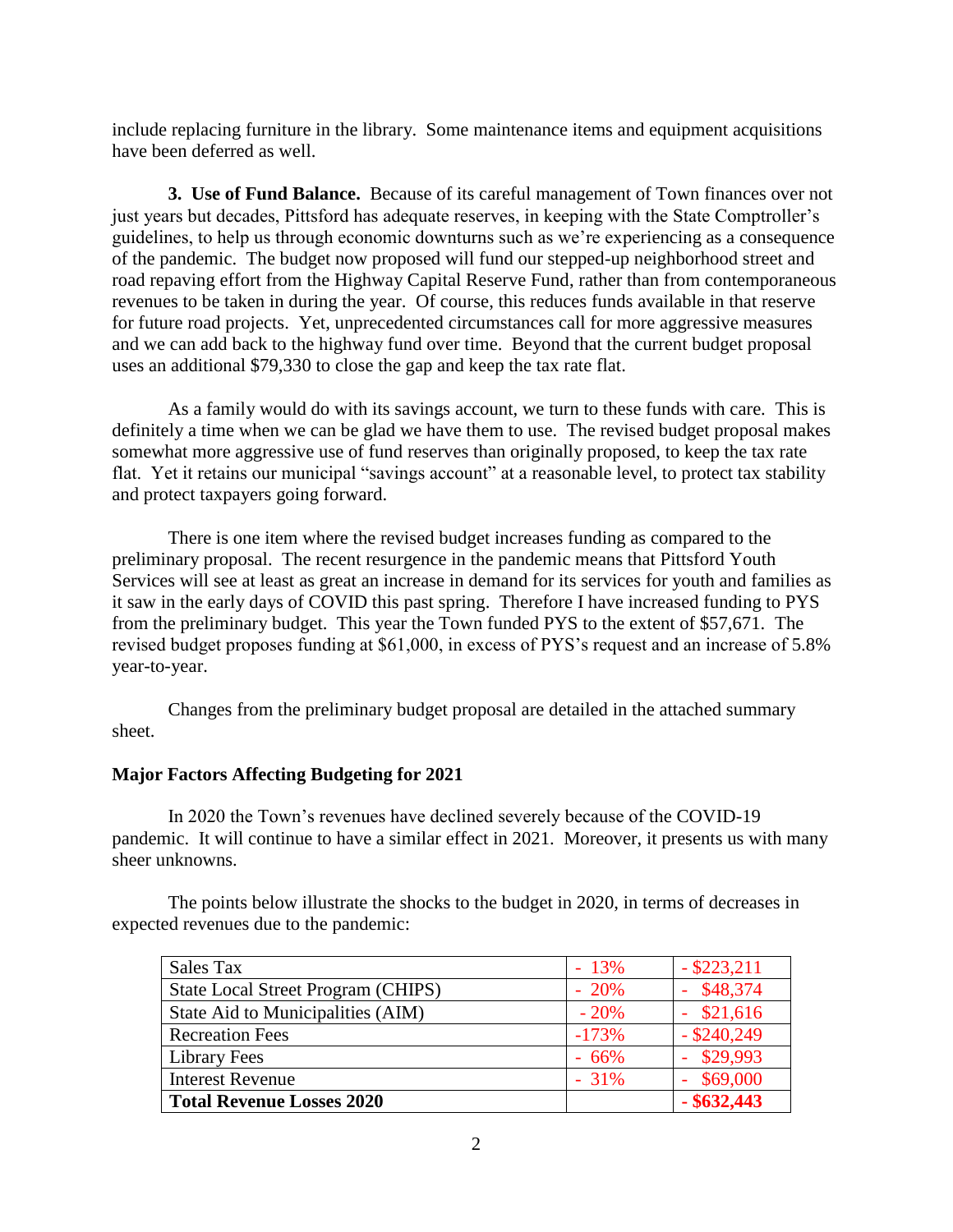It is possible that for CHIPS and AIM funding, the reduction for 2020 will be 100% in either case or both. A 20% reduction represents the best current estimate and is shown in the chart.

In addition to the COVID-related and other revenue decreases detailed above, the Town has incurred unanticipated COVID-related expenses. These include \$75,000 for Plexiglas, technology protective upgrades, sanitizer stands/dispensers, thermometers, soap, gloves, paper products, signage, work pods, masks and the like, and an additional \$184,289 for the Pandemic Time Bank established for our employees and \$34,638 in payment to employees for pandemicrelated childcare. Together with other unanticipated expenses for equipment to maintain the brush and leaf pickup uninterrupted as well as road repair, and non-routine vehicle maintenance, these expenses add up to more than \$388,927.

The State's increase in minimum wage alone adds \$170,621 in additional expense for wages in 2021. This does not include increases due to the cascading effects of the minimum wage hike throughout our wage scales.

## **Looking Ahead**

Pittsford's longstanding record of fiscal responsibility and careful budgeting practices have placed the Town in a strong position to meet the fiscal challenges imposed by COVID and other factors, while protecting taxpayers by holding the tax rate flat for 2021.

For another year, this budget for 2021 maintains and improves the essential services that contribute to the quality of life of Pittsford residents. It reinforces my commitment to an aggressive road repaving program, to building stronger neighborhoods, to continual improvement and to services of importance to youth and seniors.

The revised budget proposed for 2021 provides the following, among other features:

- Another \$100,000, in addition to the 2020 increase of \$272,000, to the road repaving and repair budget, totaling \$372,000 in increased funding for road repair since calendar year 2018
- \$100,000 for projects in the Active Transportation Plan
- \$22,000 for Pedestrian Safety and measures to reduce speeding
- \$11,000 for a Crossing Guard at Allen's Creek School
- \$13,500 for new trail maintenance machinery
- Increased funding to Pittsford Volunteer Ambulance
- Funding for the 4.5% increase in medical expenses for Town employees
- Cost of Living Increase of 2% for Town Staff earning less than \$75,000 and 1% for those above it, with no increase for elected officials
- 5.8% increase in funding for Pittsford Youth Services. This represents a total increase in Town funding for PYS since 2017 of 69%.
- Funding for a grant-writer, to help the Town take better advantage of state and other grants, further protecting taxpayers.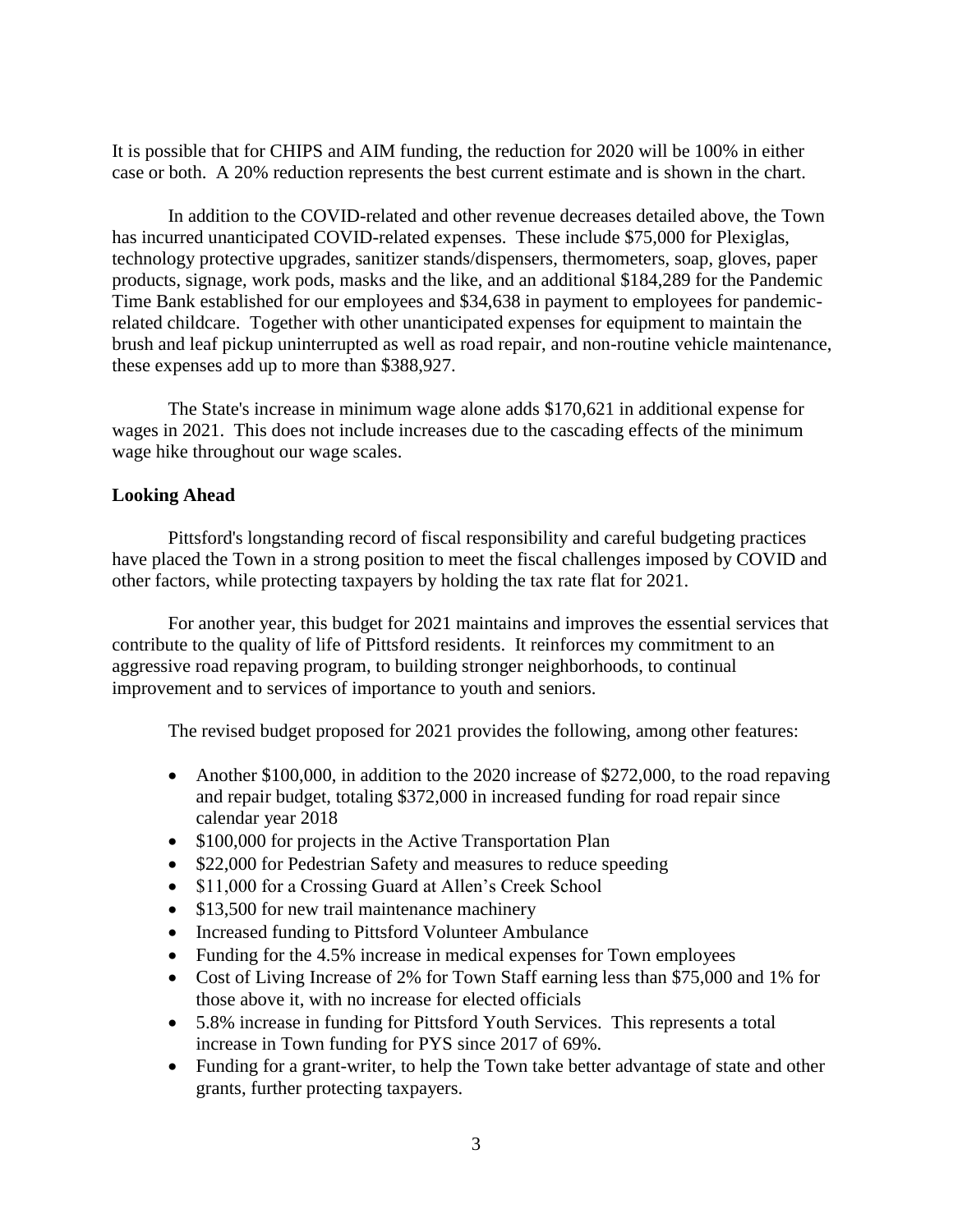Notwithstanding uncertainties in revenues going forward in the era of COVID, the proposed budget for 2021 maintains the increases in funding for senior citizens' programs and services. Funds continue to support lunch and nutrition programs, including the pandemicfriendly Grab-and-Go lunches program and online resources designed for and offered specifically to Pittsford seniors.

Pittsford taxpayers continue to benefit from the forward-thinking of the Town administration and its predecessors. The Finger-Lakes Municipal Healthcare Trust – a statewide model for shared services, initiated by the Town of Pittsford – continues to save the Town substantial additional expense every year. As a result, the increase in medical costs is confined to 4.5% for next year, rather than a multiple of that. Incorporating the Senior Center in the renovated Spiegel Community Center has saved approximately \$100,000 in rent payments annually for the previous Senior facility.

Maintaining the Town's credit rating is no small feat. It is the highest possible -- Triple-A. This is much more than a report card on municipal fiscal management. It represents substantial, ongoing savings to Pittsford taxpayers by keeping down the rate of interest we pay on Town bonds, for such things as the Greenprint, the new Community Center, the Library and the Park and the recent Athletic Field improvements. Pittsford remains not merely the only town in upstate New York to have earned a perfect credit rating, but the only municipality of its size *in the United States* to have a perfect credit rating.

The Town's Greenprint Plan, which I supported and voted to approve in 1996 as a Town Councilman, continues to benefit taxpayers year after year. Not just by its substantial contribution to the aesthetic character of the Town by preserving expanses of open countryside. By preventing development on the lands protected by the Greenprint, we avoid altogether the pressure for additional Town and School services, and the consequent costs that would have been generated if these lands had been developed.

Of the 18 towns in Monroe County, Pittsford still has the 7th lowest town tax rate. If you exclude from the comparison those towns that receive revenues from landfills, and those that have commercial areas much more extensive and intensive than Pittsford's, we're the 5th lowest. And Pittsford provides municipal services that not all of the other lower-taxed towns do, such as leaf pick up, yard debris pick up, a recreation program and a Town-financed library.

## **Summary**

This budget maintains and improves the services that contribute to the quality of life enjoyed by Pittsford residents. It reinforces my commitment to building stronger neighborhoods, to continual improvement and to services of importance to youth and seniors. The budget builds upon a longstanding fiscal record that protects taxpayers and reaffirms the Town's commitment to responsible budgetary practices. The revised budget proposal gives Pittsford a budget in full compliance with the New York State Property Tax Cap -- because there is no increase to the tax rate at all.